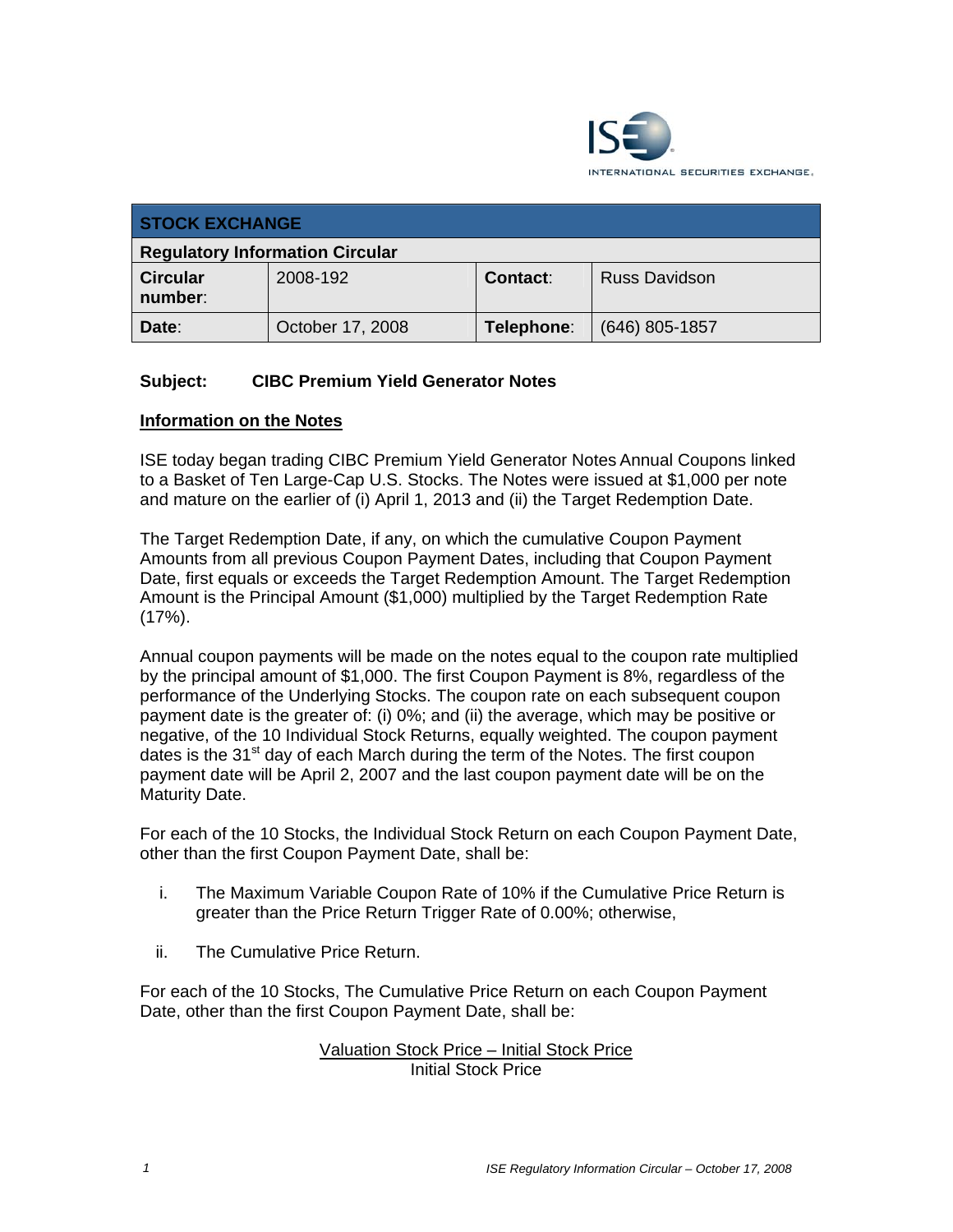Since all payments, which may be due to holders of MRS.Y, are the sole responsibility of the Issuer, it is the credit of Canadian Imperial Bank of Commerce that stands behind MRS.Y.

There can be no assurances as to how the Premium Yield Generator Notes will trade in the secondary market or whether such market will be liquid or illiquid. Securities with characteristics similar to the Premium Yield Generator Notes are unique securities, and there is currently no secondary market for the Premium Yield Generator Notes. The market value for the Premium Yield Generator Notes will be affected by a number of factors including, but not limited to, the volatility of the Basket of 10 Stocks, the dividend rates, market interest and yield and the time remaining to the maturity of the Premium Yield Generator Notes.

Contact your Tax Advisor for information concerning taxation.

The Trustee for this security is Wilmington Trust Company.

Trading in the shares on ISE is on a UTP basis and is subject to ISE equity trading rules. The shares will trade from 9:00 a.m. until 4:00 p.m. Eastern Time. Equity Electronic Access Members ("Equity EAMs") trading the shares during the Pre-Market Session are exposed to the risk of the lack of the calculation or dissemination of underlying index value or intraday indicative value ("IIV"). For certain derivative securities products, an updated underlying index value or IIV may not be calculated or publicly disseminated in the Pre-Market hours. Since the underlying index value and IIV are not calculated or widely disseminated during Pre-Market hours, an investor who is unable to calculate implied values for certain derivative securities products during Pre-Market hours may be at a disadvantage to market professionals.

Equity EAMs also should review NASD Notice to Members 03-71 for guidance on trading these products. The Notice reminds members of their obligations to: (1) conduct adequate due diligence to understand the features of the product; (2) perform a reasonable-basis suitability analysis; (3) perform customer-specific suitability analysis in connection with any recommended transactions; (4) provide a balanced disclosure of both the risks and rewards associated with the particular product, especially when selling to retail investors; (5) implement appropriate internal controls; and (6) train registered persons regarding the features, risk and suitability of these products.

**This Regulatory Information Circular is not a statutory Prospectus. Equity EAMs should consult the Trust's Registration Statement, SAI, Prospectus and the Fund's website for relevant information.**